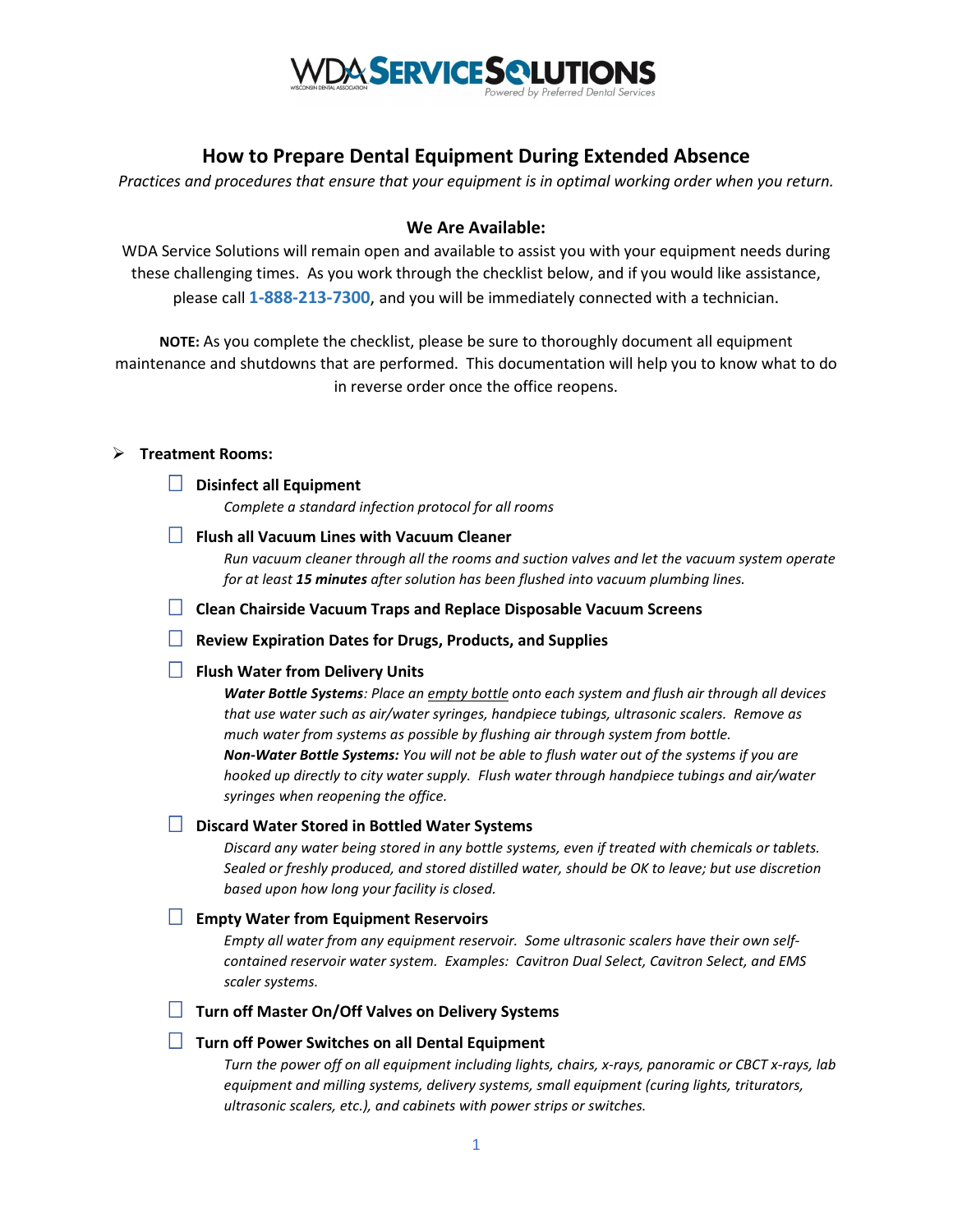# **VDA SERVICE SQLUTIONS**

## **Shut Down PC Workstations**

*Contact your IT provider for recommendations for shutting down workstations and/or main server computer.* 

### **Drain Chemicals from Film Processor**

*Drain all chemicals from film processor and properly dispose of chemistry. Perform a weekly / monthly cleaning procedure and make sure all equipment is left clean and dry. If equipped, shut off the water supply to the film processor.*

#### **Sterilization Areas:**

## **Clean All Instruments and Autoclaves**

*Process all instruments through your instrument washer or ultrasonic cleaner, autoclave, and properly store. Do not leave any unprocessed or dirty instruments and make sure no instruments are left in either an instrument washer or autoclave as a "last load". All equipment should be left empty.*

#### **Wrap the "Unwrapped"**

*For instruments that are normally processed "unwrapped" consider processing in pouches or barrier wraps if possible, or plan to autoclave these items once patient treatment resumes.*

## **Perform Autoclave Maintenance**

Perform weekly or monthly cleaning protocols on autoclaves and then drain water from all *reservoirs. Wipe out chambers and reservoirs (if possible) with a clean dry cloth.*

#### **Perform Maintenance on Handpiece Lubrication Systems**

*Disconnect all chemical sprays and lubricants from handpiece maintenance systems like QuattroCare, Statmatic, LubriCare, etc. Clean and disinfect system.*

## **Drain and Disinfect Ultrasonic Cleaners**

## **Perform Maintenance on Instrument Washer**

*Disconnect cleaning solution from instrument washers such as Hydrim and Miele. Systems such as Hydrim have additional instructions in a "Prepare for Shipping" settings screen. Contact SciCan or WDA Service Solutions 888-312-7300 for technical assistance.*

#### **Empty Statim Sterilizer Waste Bottle** *and* **Statim Water Reservoir**

### **Water Purification System: SciCan VistaPure**

*Sanitize the tank and faucet (consult your manual or contact SciCan or WDA Service Solutions for instructions)*

#### **Compressor, Vacuum, Water Systems, and Nitrous Oxide:**

## **Turn off Compressor and Vacuum Systems – Use Circuit Breaker**

*Be certain air compressor and vacuum systems are shut off. Switch circuit breakers for the air compressor and vacuum to the "off" position. Some systems have preprogramed start-up and shut off times, such as those on automatic controls like the RamVac OWL system. Make certain that your systems won't be operating automatically while the office is closed.*